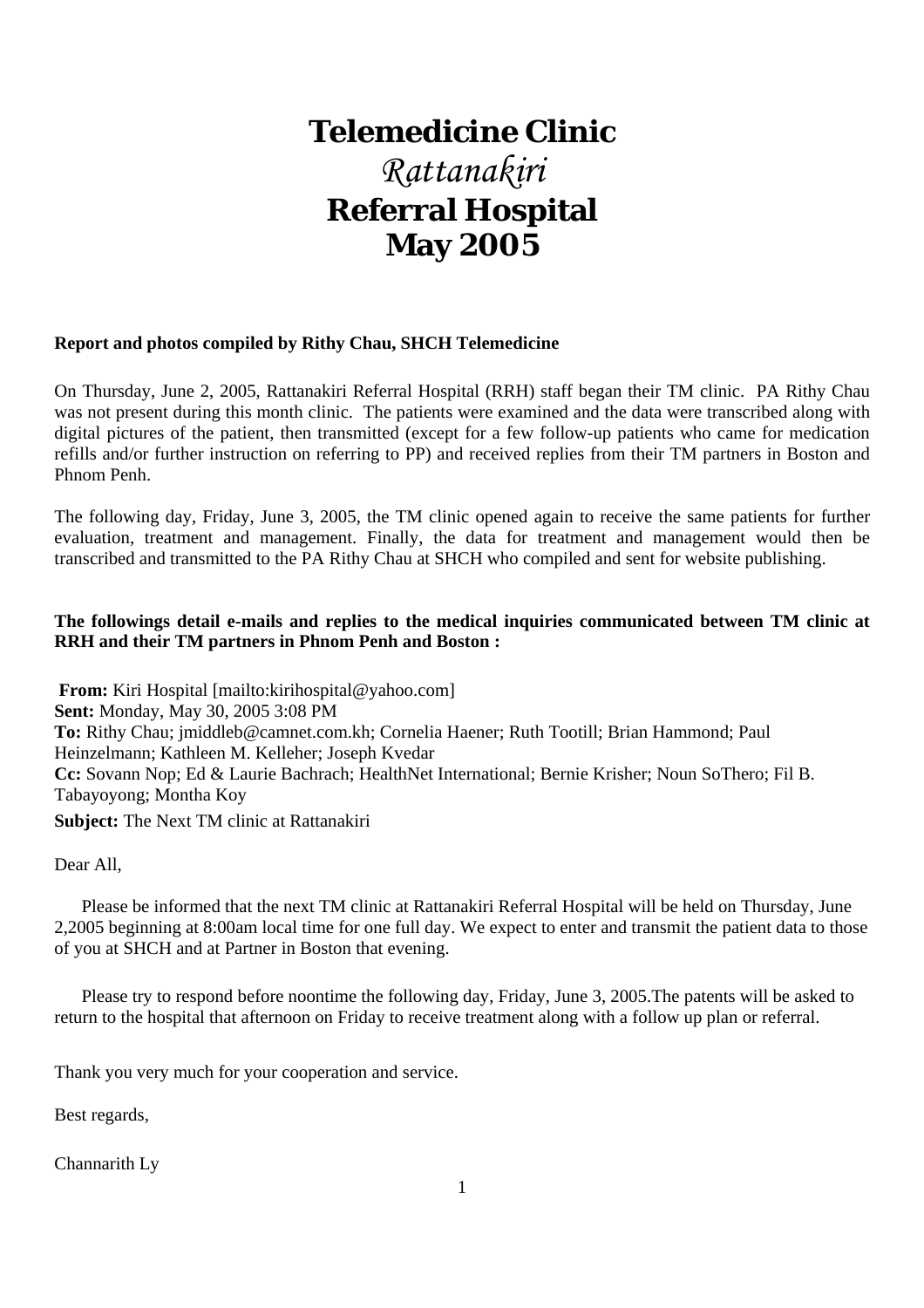**From:** Kiri Hospital [mailto:kirihospital@yahoo.com] **Sent:** Thursday, June 02, 2005 4:15 PM **To:** Rithy Chau; jmiddleb@camnet.com.kh; Cornelia Haener; Ruth Tootill; Brian Hammond; Paul Heinzelmann; Kathleen M. Kelleher; Joseph Kvedar **Cc:** Ed & Laurie Bachrach; HealthNet International; Bernie Krisher; Noun SoThero; Fil B. Tabayoyong; Montha Koy **Subject:** Rattanakiri Referral Hospital TM clinic Patient BT#00118

Dear All,

This is the first case of this month patient BT#00118 and there will be more photos to be sent later.

Best regards,

#### **Channarith**

# **Rattanakiri Provincial Hospital Telemedicine Clinic with Sihanouk Hospital Center of HOPE and Partners in Telemedicine**



**Patient:** BT#00118,47M,SRECHHOUK VILLAGE,

**Chief Complaint:** edema of both knee for one month

**HPI:** 47M has complaint of both knee and ankles joints pain off and on for 10 days .He was treated with Dexamethasone injection (IM)at his home and he got better .and then He appeared the productive cough with burning chest pain ,moderate fever with graduated

weigh loss, asthenia, low appetite ,his wife took him to LUMPATH HC and positive smear examination and then he took the anti TB drugs for 2-3 days at HC and symptoms appeared edema of both knee and ankles without walking with bending. He was referred to RH, he has taken the PNC 250mg 2 tab tid for 10 days, VIT B1,B6,B12 1tab po tid for 10 days ,Paracetamol 1tab po q6 for prn ,and anti TB DRUGS ,He complains of both knee edema with ankle edema without bending and walking association with both burning knee joints pain and burning ankles joints pain with a small red skin .no headache , no n/v , no coma , no convulsion .

#### **PMH/SH:**

**Social Hx:** no smoking ,no alcohol

**Allergies:** none

**Family Hx:** unremarkable

**ROS:**

**PE:** 

**Vital Signs: BP120/80mmhg P70/mn R23/mn T37.5 Wt**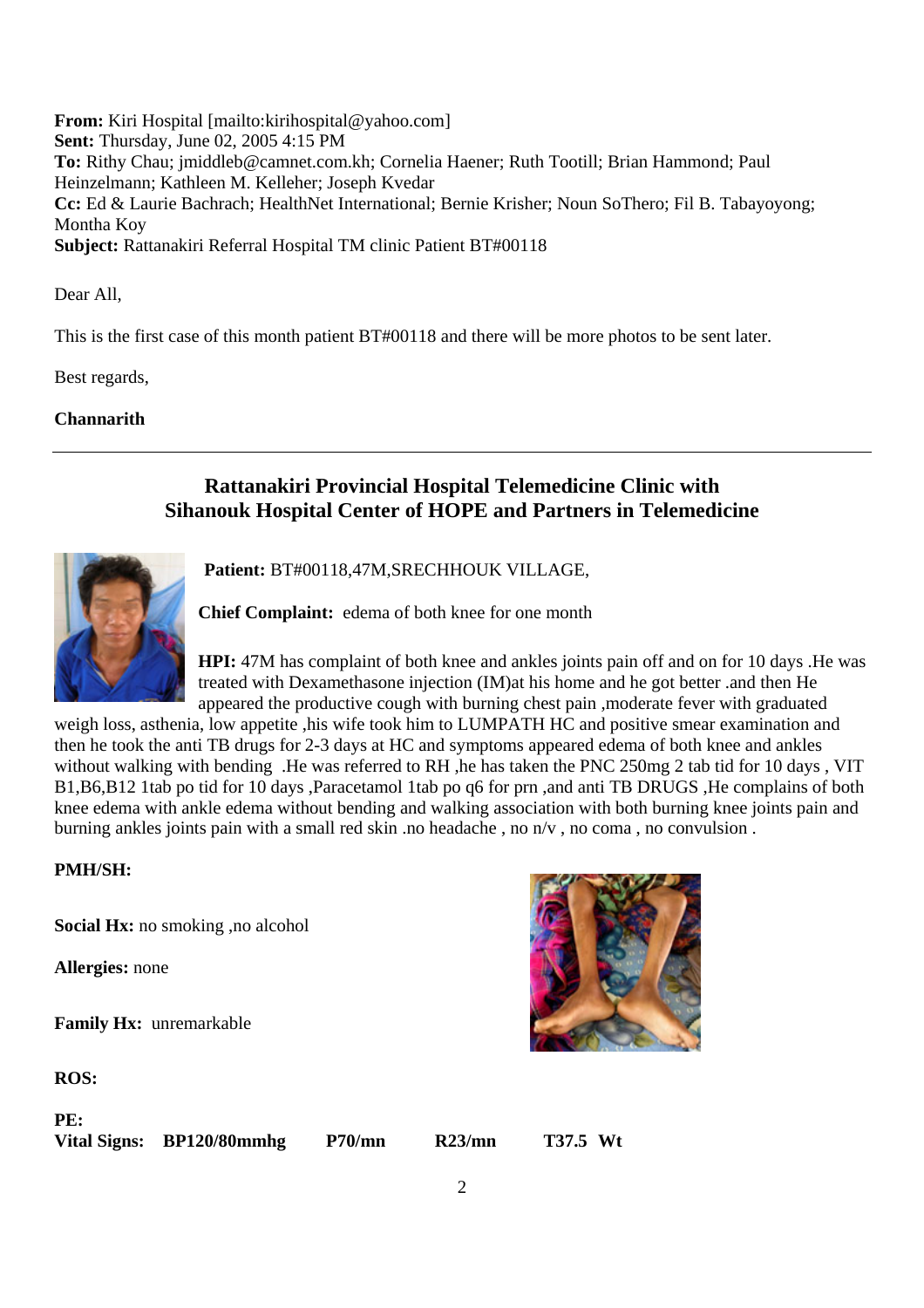**General:** look stable

**HEENT:** unremarkable

**Chest:** -Lungs = crepitation of both lungs , no rhonchi -Heart= no murmur , normal RRH . **Abdomen:** soft , no mass, no organomegaly , active BS .

**Musculoskeletal:** crepitation sound of both patella movement and fluctuation on palpitation, knee and ankle joints pain on palpitation , and both legs can not bending and walking like this flexion (yourself , other person hold his legs because pain ).

**Neuro:** motor intact and sensory intact

**GU:** none

**Rectal:** none

**Previous Lab/Studies:** positive smear examination

**Lab/Studies Requests:** x-ray of both knees and ankles. ESR .Ca2+, k+

- **Assessment:** 1.Suppurative arthritis 2.Rheumatic fever 3.TB arthritis
- **Plan:** 1.Aspiration of fluid from bone cavity after x-ray 2.Ibuprofen 400mg 1tab po bid for 10 days 3.Vitamine bB1,B6,B12 1tab po tid for one month 4.Extencilline 1g 1 vial IM Test for one dose /month

**Comments/Notes:** please give a good idea

**Examined by:** Dr kok San **Date: 2/6/05** 

Please send all replies to kirihospital@yahoo.com and cc: to tmed\_rithy@online.com.kh .

*The information transmitted in this e-mail is intended only for the person or entity to which it is addredded and may contain confidential and/or priviledged material. Any review, retransmission, dissemination or other use of or taking of any action in reliance upon, this information by persons or entities other than the intended recipient is prohibited. If you received this e-mail in error, please contact the sender and delete material from any computer.* 



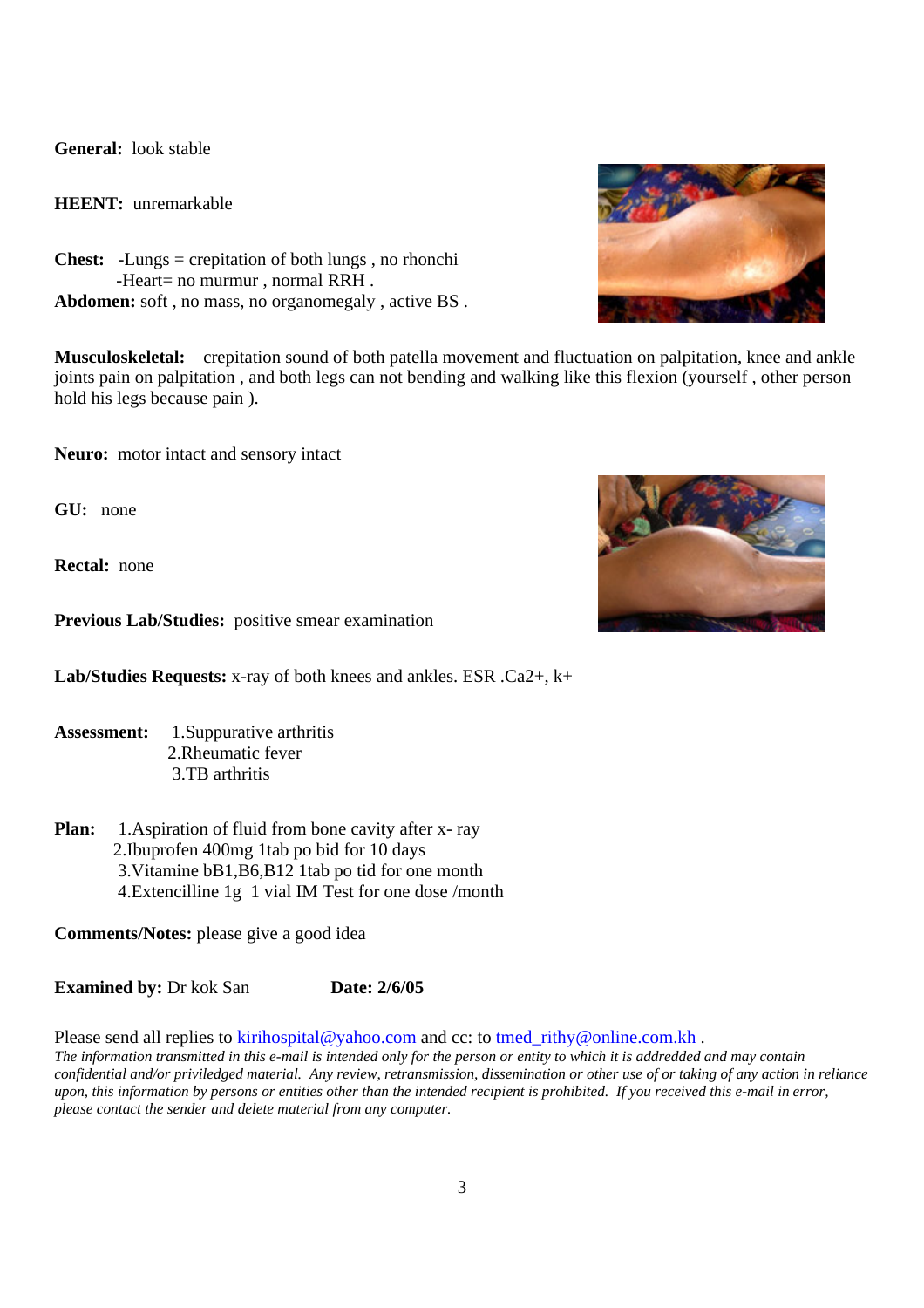From: Ruth Tootill [mailto:ruth\_tootill@online.com.kh] **Sent:** Thursday, June 02, 2005 9:18 PM **To:** Kiri Hospital; Rithy Chau; jmiddleb@camnet.com.kh; Cornelia Haener; Brian Hammond; Paul Heinzelmann; Kathleen M. Kelleher; Joseph Kvedar **Cc:** Ed & Laurie Bachrach; HealthNet International; Bernie Krisher; Noun SoThero; Fil B. Tabayoyong; Montha Koy **Subject:** Re: Rattanakiri Referral Hospital TM clinic Patient BT#00118

Dear Chanarith,

Thanks for discussing this patient. From a surgical point of view it is very rare to develop septic arthritis in more than one joint. The photos do not show a lot of redness and there is no mention of heat over the joints. I would think that an inflammatory arthritis is much more likely and it should respond to non-steroidal antiinflammatories. ESR and X-rays may be helpful.

Ruth Tootill

**From:** Jack Middlebrooks [mailto:jmiddleb@camnet.com.kh] **Sent:** Friday, June 03, 2005 8:36 AM **To:** 'Kiri Hospital'; 'Rithy Chau'; 'Cornelia Haener'; 'Ruth Tootill'; 'Brian Hammond'; 'Paul Heinzelmann'; 'Kathleen M. Kelleher'; 'Joseph Kvedar' **Cc:** 'Ed & Laurie Bachrach'; 'HealthNet International'; 'Bernie Krisher'; 'Noun SoThero'; 'Fil B. Tabayoyong'; 'Montha Koy' **Subject:** RE: Rattanakiri Referral Hospital TM clinic Patient BT#00118

Dear Dr. San:

Thank you for this interesting consultation.

When trying to make a diagnosis for joint pain, some good questions to ask are: Has there been any recent trauma or unusual acitivities? Has the patient ever had joint pain before? Which was the first joint to be affected? What makes the pain better? What makes the pain worse? Is the pain worse in the morning, or at the end of the day after working? Is the patient still able to perform his usual activities (working, going to the market, putting on clothes)? Have there been any rashes? Because gonorrhea can cause a septic arthritis, it is important to ask about sexual activity and any recent penile discharge. The PE should include a description of the range of motion, size and color, and any associated pain of the joints of the hands, wrists, elbows, shoulders, hips, knees, ankles and toes.

As Dr. Ruth commented, it would be unusual for a septic arthitis to involve four joints (bilateral ankles and knees) and I suspect that the cause is not infectious. Because there does not appear to be an overlying cellulititis, I agree with your plan to aspirate joint fluid for a microscopic examination. I also agree with your plan for XR of the knees. I would continue the ibuprofen; the dose can be increased to a maximum of 800mg po TID if needed. If the joint fluid examination demonstrates less than 75% polymorphonuclear lymphocytyes, I would discontinue the Extencilline.

Best regards, Jack Middlebrooks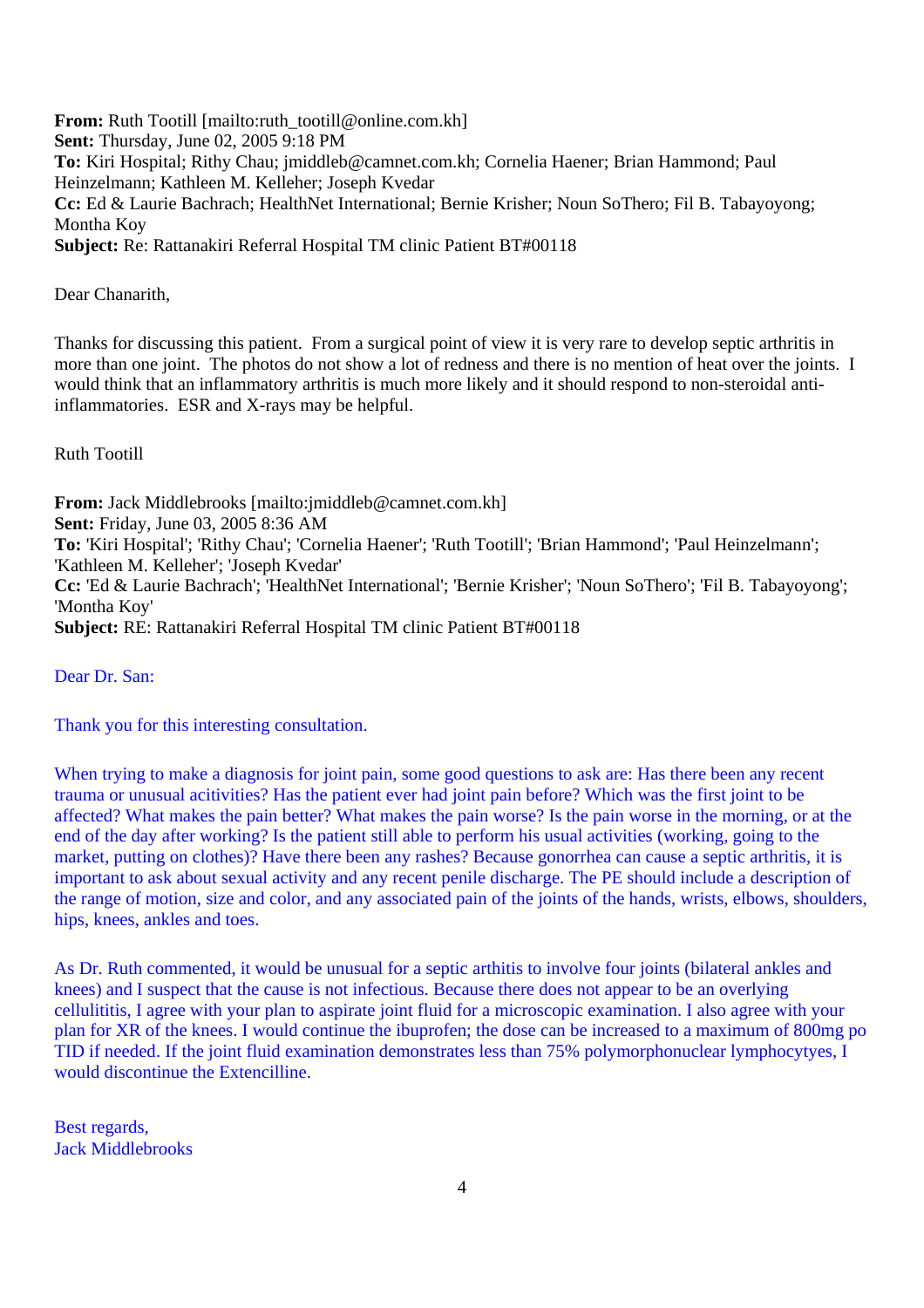**From:** Fiamma, Kathleen M. [mailto:KFIAMMA@PARTNERS.ORG] **Sent:** Friday, June 03, 2005 8:49 PM **To:** kirihospital@yahoo.com **Cc:** tmed\_rithy@online.com.kh; Bernie Krisher; dr fil b tabayoyong jr; Fil B. Tabayoyong **Subject:** FW: Rattanakiri Referral Hospital TM clinic Patient BT#00118 **Importance:** High

Greetings Channarith:

Here is the response for case 00118.

I believe that I may have erred when sending this yesterday, so I apologize for my mistake.

Please confirm receipt of this response.

Best regards,

*Kathy Fiamma 617-726-1051*

-----Original Message----- **From:** dsands@bidmc.harvard.edu [mailto:dsands@bidmc.harvard.edu] **Sent:** Thursday, June 02, 2005 3:22 PM **To:** Fiamma, Kathleen M. **Subject:** RE: Rattanakiri Referral Hospital TM clinic Patient BT#00118

I don't feel comfortable managing this patient outside a hospital. He is too sick and complex.

I need more information from you. Are his joints hot to the touch?

He may have septic arthritis, but since he has a symmetric arthritis it is less likely bacterial. It may be due to tuberculosis, gonococcal, viral, brucella, etc. It could be rheumatic fever, but this is less likely because it is not a migratory pattern. It could even be crystalline (gout in his age group).

He needs to have an arthrocentesis for diagnosis. It's important to send for red and white cell counts, WBC differential count, gram stain, AFB stain, culture, crystal analysis.

He also needs blood culture, CBC, joint x-rays.

Please continue his anti-TB medication. Vitamin B6 would be fine along with that.

He can have ibuprofen for pain.

Regarding empiric antibiotics, do not give this until after you have aspirated his joints and sent appropriate tests. Once you have, it would be best to give ceftriaxone 1gram IV every 24 hours. The reason this is better than penicillin is that it won't treat gonococcal arthritis and this is unlikely to be acute rheumatic fever.

Again, I think he should be hospitalized.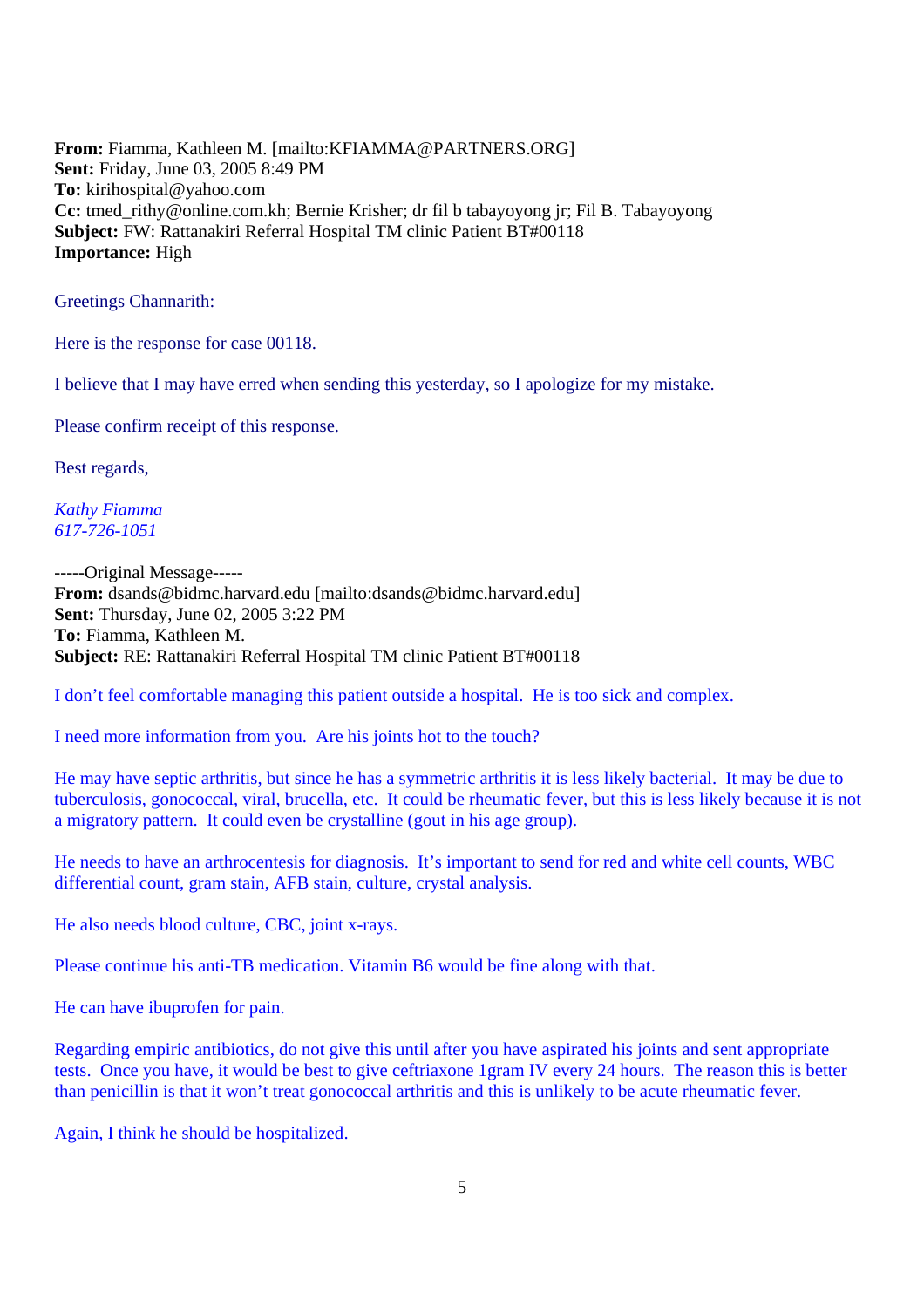- Danny Daniel Z. Sands, MD, MPH V: (617) 667-1510

- \_\_\_/ Center for Clinical Computing F: (810) 592-0716
- **Beth Israel Deaconess Medical Center**
- \_\_\_) Harvard Medical School http://cybermedicine.caregroup.harvard.edu/dsands

**From:** Kiri Hospital [mailto:kirihospital@yahoo.com] **Sent:** Thursday, June 02, 2005 4:44 PM **To:** Rithy Chau; jmiddleb@camnet.com.kh; Cornelia Haener; Ruth Tootill; Brian Hammond; Paul Heinzelmann; Kathleen M. Kelleher; Joseph Kvedar **Cc:** Ed & Laurie Bachrach; HealthNet International; Bernie Krisher; Noun SoThero; Fil B. Tabayoyong; Montha Koy **Subject:** Rattanakiri Referral Hospital TM clinic Patient KL#00119

Dear All,

Here is the patient KL#00119 and her photos.

Best regards,

**Channarith** 

# **Rattanakiri Provincial Hospital Telemedicine Clinic with Sihanouk Hospital Center of HOPE and Partners in Telemedicine**



**Patient:** KL#00119,32F,Vilage IV

**Chief Complaint:** a small mass on neck  $= 3x4$  em for four years

**HPI:** 32f presented with a small mass on neck, which has progressively developed with vertigo on and off associated with palpitation, headache, occasionally. She was treated with unknown medicines at private clinic for resolving symptoms .but when She stopped all

medicines ,her symptoms still appears vertigo , headache ,palpitation on exertion ,blurry vision and tinnitus on and off , no tremor of extremity ,no ptosis , no exophthalmia. no fever

## **PMH/SH:**

**Social Hx:** no ETOH

**Allergies:** NONE



**Family Hx:** her husband 's hypertension, her mother 's DMII

## **ROS:**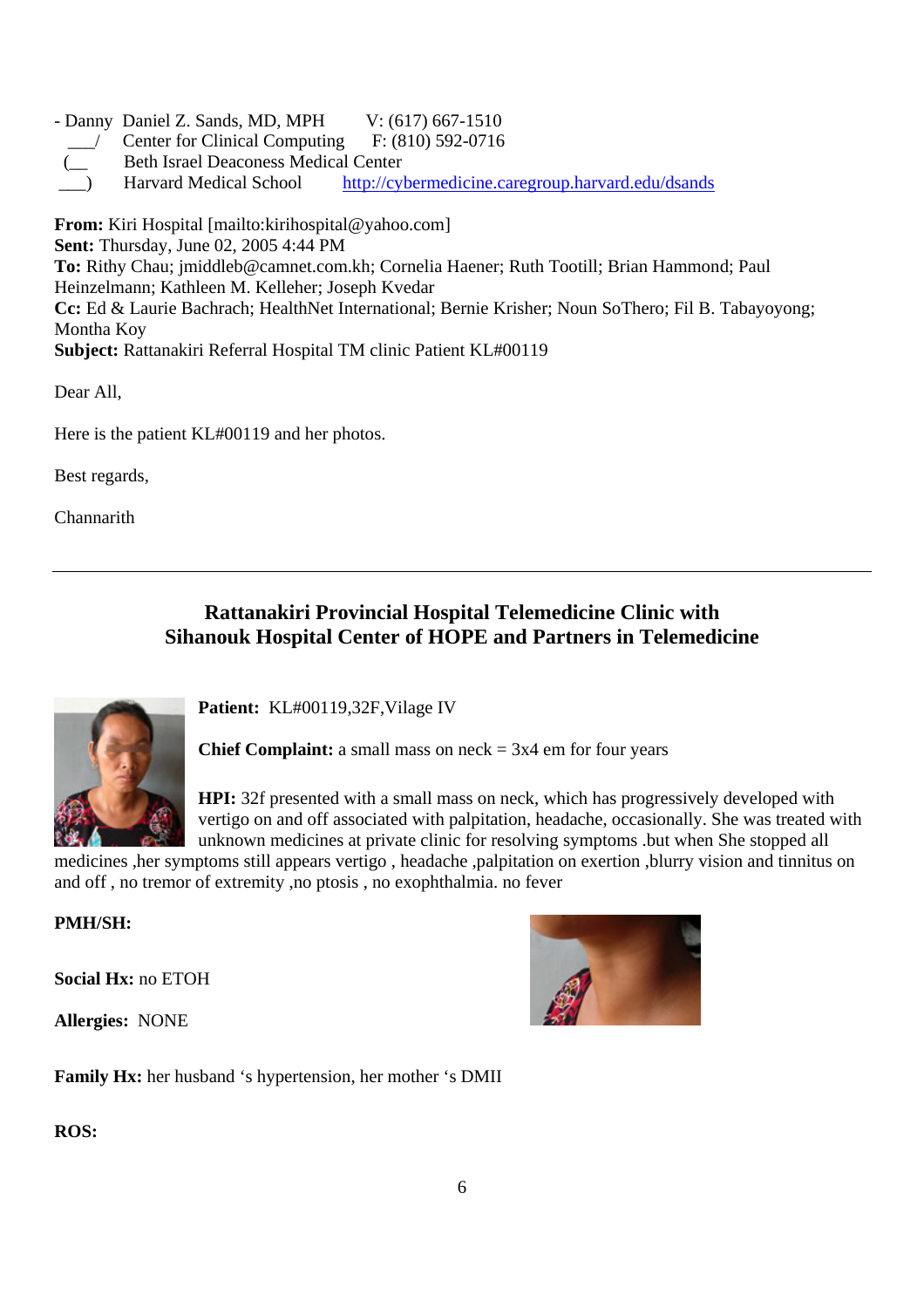| PE: |                          |        |         |              |
|-----|--------------------------|--------|---------|--------------|
|     | Vital Signs: BP90/60mmhg | P72/mn | R24/min | $Wt$ 50 $kg$ |

**General:** alert and oriented

**HEENT:** no otitis ,no conjunctivae pal, no pharyngolaryngitis .a small mass on neck = 3x4em ,soft mass on palpitation , mobile swallowing, no bruit on auscultation ,no solid .

**Chest:** -Lungs: clear both sides , no rhonchi , no crackle .

 -heart: no JVD, no murmur ,no irregular rhythm . Abdomen: soft ,no mass, no organomegaly ,active BS,

| 14. 32. 133. The Victorian         |                      |
|------------------------------------|----------------------|
| median property                    | procedure of process |
| <b>Representative Construction</b> |                      |
|                                    |                      |
|                                    | de marine            |
|                                    |                      |

#### **Musculoskeletal:** unremarkable

**Neuro:** motor and sensory intact

**GU:** none

**Rectal:** none

#### **Previous Lab/Studies:** none

**Lab/Studies Requests:** ultrasound of neck, CBC: m/s -, WBC10800 /mm3 ,RBC:3558000/mm3,Hb:12,3mm,Htc:36% .Differential counting : E :04%,N:70%,L:24%,M:02%,EKG

**Assessment:** 1.Hypothyroidism 2.Hyperthoiroidism

- **Plan:** 1. Check free T4and TSH at SHCH 2.MTV 1 tab po qd for one month
	- 3. Paracetamol500mg 1tab po for prn

**Comments/Notes:** please give a good idea



#### **Examined by:** Dr kok san **Date: 2/6/05**

Please send all replies to kirihospital@yahoo.com and cc: to tmed\_rithy@online.com.kh. *The information transmitted in this e-mail is intended only for the person or entity to which it is addredded and may contain confidential and/or privileged material. Any review, retransmission, dissemination or other use of or taking of any action in reliance*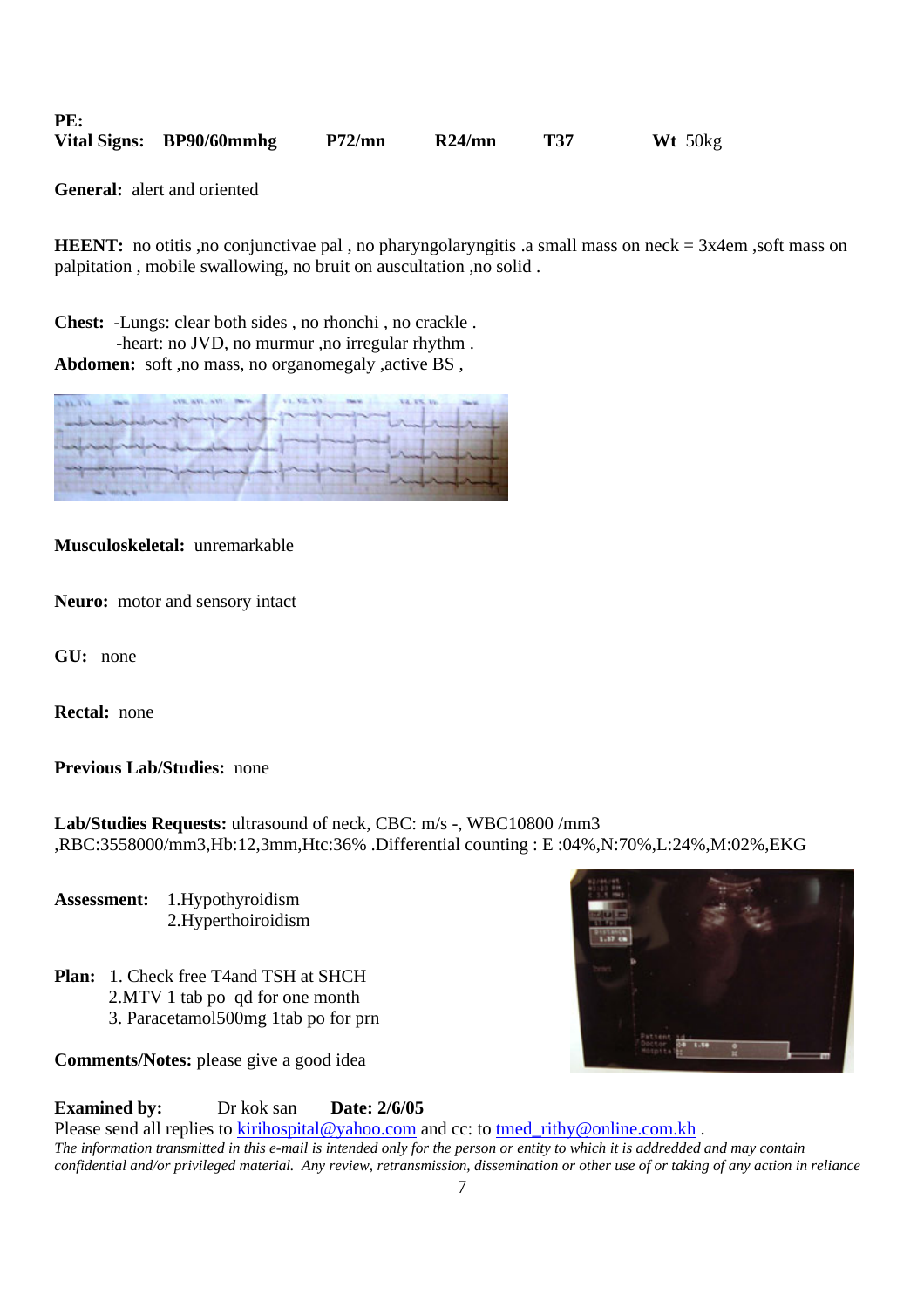*upon, this information by persons or entities other than the intended recipient is prohibited. If you received this e-mail in error, please contact the sender and delete material from any computer.* 

**From:** Ruth Tootill [mailto:ruth\_tootill@online.com.kh] **Sent:** Thursday, June 02, 2005 9:29 PM **To:** Kiri Hospital; Rithy Chau; jmiddleb@camnet.com.kh; Cornelia Haener; Brian Hammond; Paul Heinzelmann; Kathleen M. Kelleher; Joseph Kvedar **Cc:** Ed & Laurie Bachrach; HealthNet International; Bernie Krisher; Noun SoThero; Fil B. Tabayoyong; Montha Koy **Subject:** Re: Rattanakiri Referral Hospital TM clinic Patient KL#00119

This lady appears to have a multinodular goitre, although I am not able to say much about the ultrasound as it did not come out very clear on the screen. I would recommend checking her thyroid function tests to ensure that she is euthyroid.

It is likely that her thyroid will continue to increase in size with time. If she is euthyroid, surgery would be the best way to treat her. In view of the distance from Phnom Penh she would probably need a subtotal thyroidectomy, hoping that the residual thyroid tissue would prevent her from becoming hypothyroid.

If she is not euthyroid, she would require initial medical therapy.

Can you send blood to Phnom Penh for TSH, T4 and T3?

thanks

Ruth

**From:** Fiamma, Kathleen M. [mailto:KFIAMMA@PARTNERS.ORG] **Sent:** Friday, June 03, 2005 12:41 AM **To:** kirihospital@yahoo.com **Cc:** tmed\_rithy@online.com.kh **Subject:** FW: Rattanakiri Referral Hospital TM clinic Patient KL#00119

-----Original Message----- **From:** Tan, Heng Soon,M.D. **Sent:** Thursday, June 02, 2005 11:24 AM **To:** Fiamma, Kathleen M. **Subject:** RE: Rattanakiri Referral Hospital TM clinic Patient KL#00119

The clinical pictures are excellent, but the EKG is out of focus, though I can make out sinus rhythm. It's hard to read the thyroid sonogram. A technician report would be helpful. The sonogram is a useful test since it will confirm a thyroid nodule rather than thyromegaly, reveal other occult nodules if present, and distinguish between a solid mass [adenoma, carcinoma] or cyst [colloid]. My clinical impression is that she is euthyroid, her nonspecific symptoms reflect anxiety disorder, and that she has an incidental thyroid mass, likely a colloid cyst. Besides TSH and T4 to confirm euthyroid state, TPO [thyroglobulin antibody] will tell us whether she has Hashimoto's thyroiditis. Aspiration of thyroid nodule and cytological testing of tissue material will be useful. If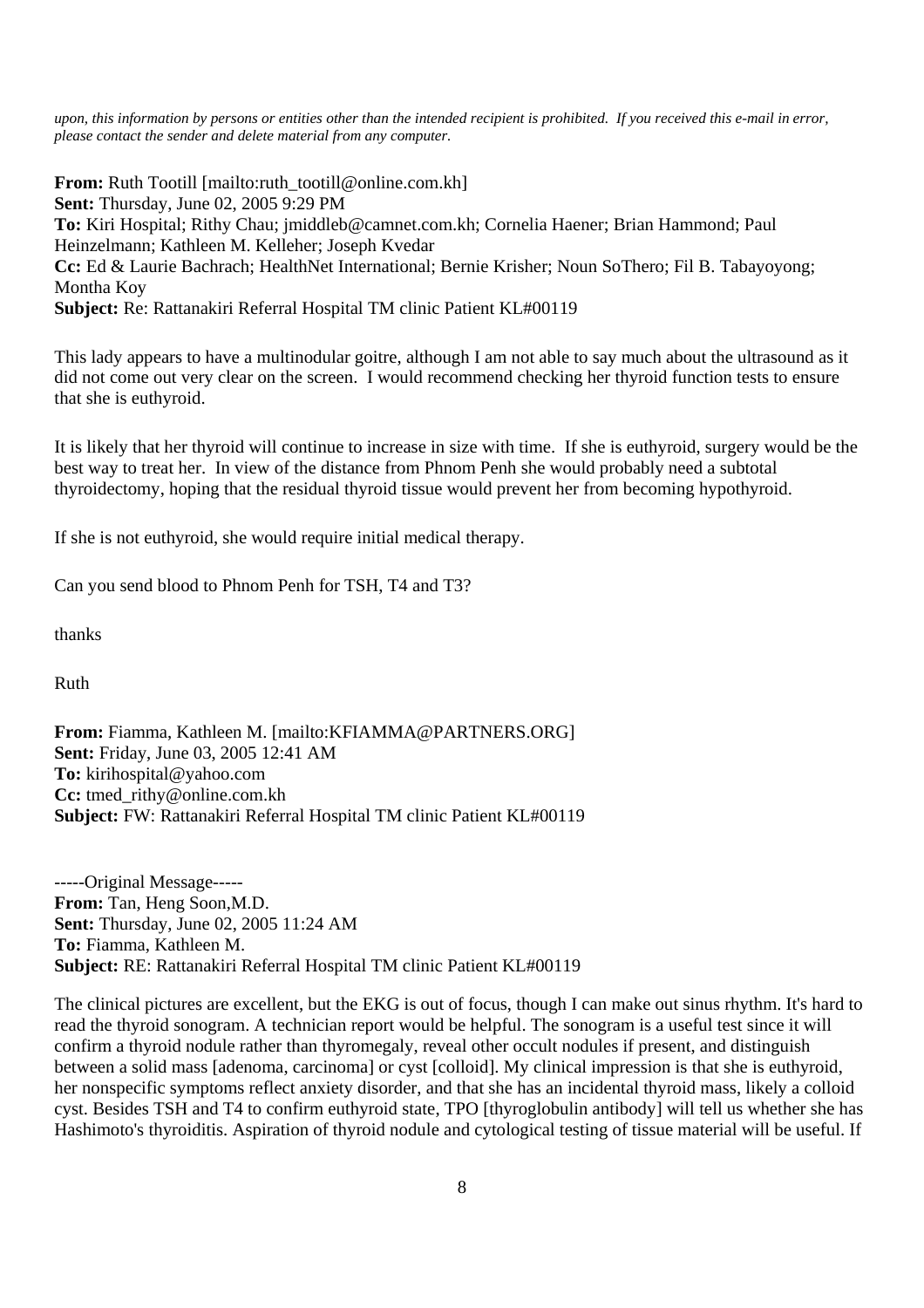it is a colloid cyst, the cyst will collapse and cytology will be negative. if it is solid, cytology may distinguish between adenoma or carcinoma.

Heng Soon Tan, M.D. **From:** Jack Middlebrooks [mailto:jmiddleb@camnet.com.kh] **Sent:** Friday, June 03, 2005 8:46 AM **To:** 'Kiri Hospital'; 'Rithy Chau'; 'Cornelia Haener'; 'Ruth Tootill'; 'Brian Hammond'; 'Paul Heinzelmann'; 'Kathleen M. Kelleher'; 'Joseph Kvedar' **Cc:** 'Ed & Laurie Bachrach'; 'HealthNet International'; 'Bernie Krisher'; 'Noun SoThero'; 'Fil B. Tabayoyong'; 'Montha Koy' **Subject:** RE: Rattanakiri Referral Hospital TM clinic Patient KL#00119

Dear Dr. San:

When considering a diagnosis of hyper- or hypothyoidism, some helpful elements of the history and physical include: mood, sensitivity to heat or cold, diarrhea or constipation, changes in skin or hair, changes in the mentrual cycle and increased or decreased reflexes.

As Dr. Ruth has already commented, I agree with your plan to check thyoid hormone levels. If the patient is euthyroid, she should be considered for surgery. If she is hyperthyroid, she should be treated medically for 3 months until she is euthyroid and ten considered for surgery.

With best regards,

Jack Middlebrooks

**From:** Kiri Hospital [mailto:kirihospital@yahoo.com] **Sent:** Thursday, June 02, 2005 5:23 PM **To:** Rithy Chau; jmiddleb@camnet.com.kh; Brian Hammond; Paul Heinzelmann; Kathleen M. Kelleher; Joseph Kvedar **Cc:** Montha Koy; Ed & Laurie Bachrach; HealthNet International; Bernie Krisher; Nancy Lugn; Noun SoThero; Fil B. Tabayoyong **Subject:** Rattanakiri Referral Hospital TM clini Patient NH#00010

Dear All,

Here is the last case of this month patient for follow up ,patient NH#00010 and her photos.

Best regards,

Channarith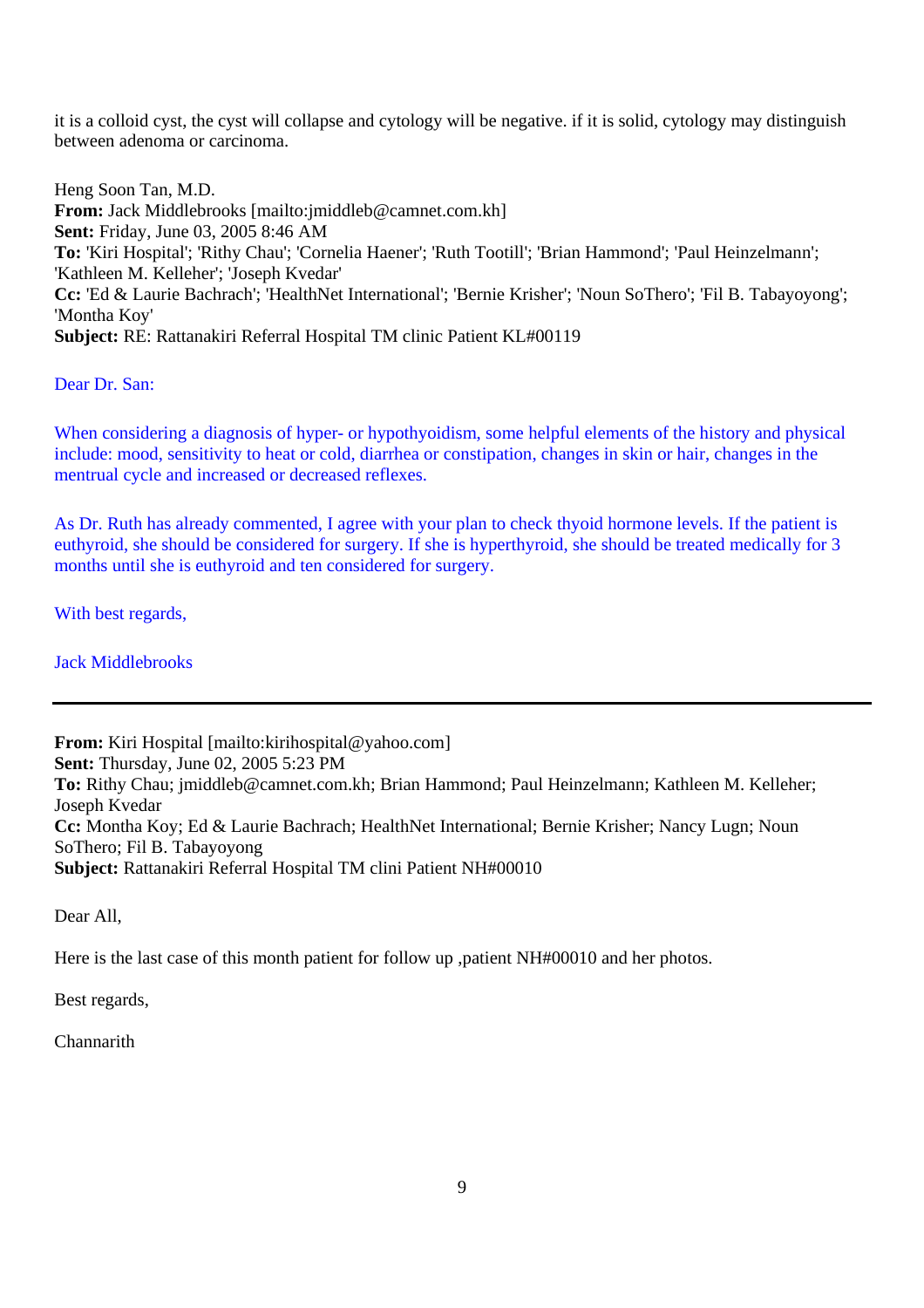# **Rattanakiri Referral Hospital Telemedicine SOAP Form**



**ID:NH#00010 Age: 50 Sex: F Village:III** 

**Subject:** She has treated with Atenolol 50mg ¼ tab qd po ,1/2 tab po bid according to BP ,P with ASP 500mg 1/6 tab po qd or 1/5 tab po qd according to tab containing ,and Cimetidine200mg 2 tab po bid since this patient joined to treat by TM clinic .at last month she stopped to treat all medications .her complain o f palpitation on exertion ,chest pain with

asthenia , burning epigastric pain with eructation off and on .no n/v ,no blurry vision ,no tinnitus, no coma .

| Object: |       |                                             |        |        |
|---------|-------|---------------------------------------------|--------|--------|
|         |       | Vital Signs: BP LBP:150mmhg, RBP:140/80mmhg | P72/mn | R24/mn |
|         | T36.5 | W1                                          |        |        |

**Previous Lab/Studies:** premier EKG , CHEST X-RAY ,

Lab/Studies Requests: chest x-ray , EKG, CBC,

**Assessment:** 1.HTN 2.Left ventricular Hypertrophy ? 3.Gastitis? 4.aorta insufficiency ?5.aorta stenosis?

**Plan:** 1.Atenolol 50mg 1/ 2 tab po bid according to BP 2.ASP5 00mg 1/6 po qd 3cimetildine 200mg 2 tab po bid

**Comments/Notes: please give a good idea** 

**Examined by:Dr kok san Date: 2/6/05** 

Please send all replies to **kirihospital@yahoo.com** and cc: to tmed\_rithy@online.com.kh. *The information transmitted in this e-mail is intended only for the person or entity to which it is addredded and may contain confidential and/or priviledged material. Any review, retransmission, dissemination or other use of or taking of any action in reliance upon, this information by persons or entities other than the intended recipient is prohibited. If you received this e-mail in error, please contact the sender and delete material from any computer.* 

**From:** Fiamma, Kathleen M. [mailto:KFIAMMA@PARTNERS.ORG] **Sent:** Friday, June 03, 2005 12:45 AM **To:** kirihospital@yahoo.com **Cc:** tmed\_rithy@online.com.kh **Subject:** FW: Rattanakiri Referral Hospital TM clini Patient NH#00010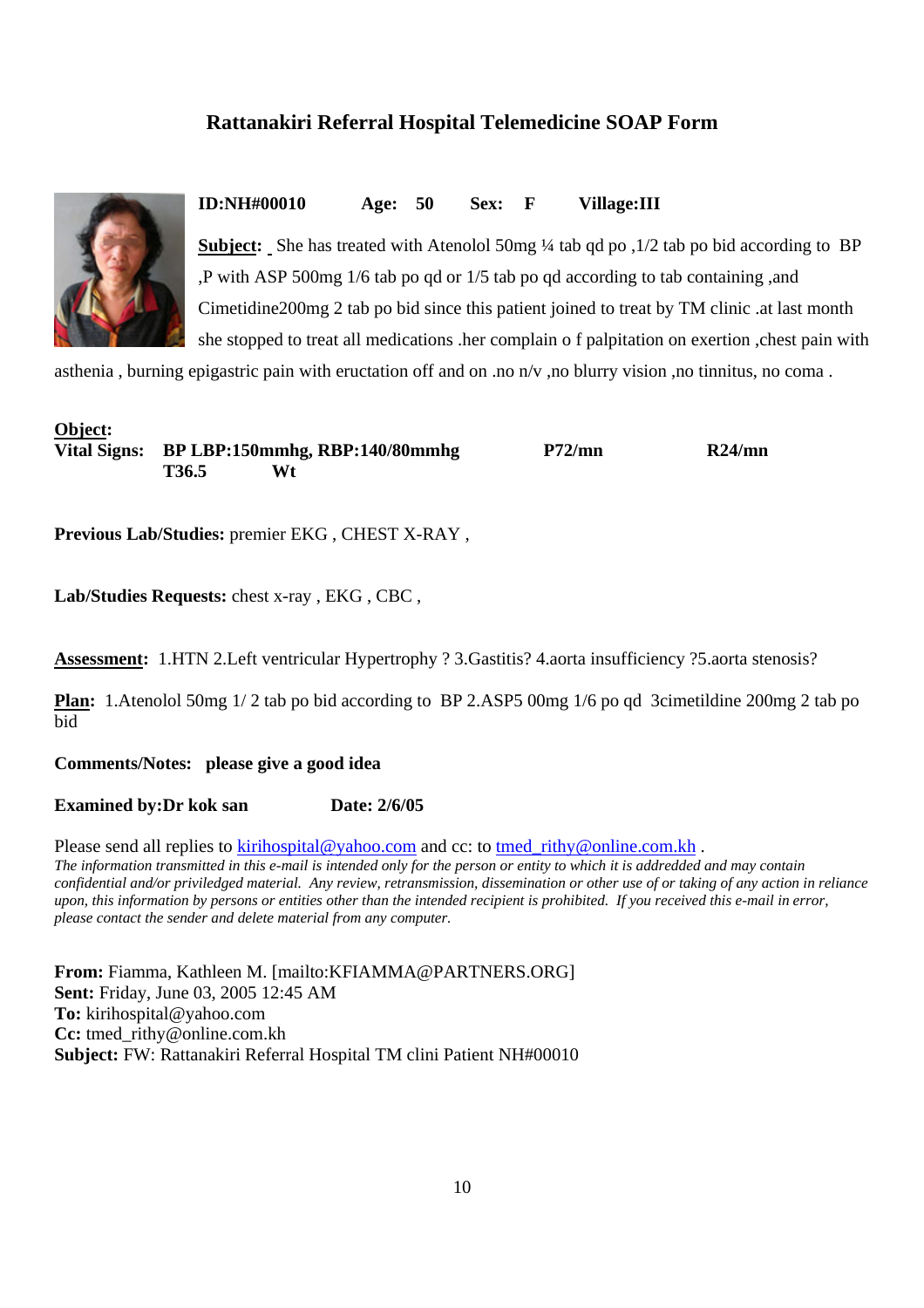-----Original Message----- **From:** Sadeh, Jonathan S.,M.D. **Sent:** Thursday, June 02, 2005 11:30 AM **To:** Fiamma, Kathleen M. **Subject:** RE: Rattanakiri Referral Hospital TM clini Patient NH#00010

I would ask a few questions: did she improve with the atenalol/aspirin/cimetidine therapy before? How does her ECG look like now?

On the last visit my notes say she had very significant ECG changes suggestive of active ischemia. Given the appearance of her ECG then I have no doubt that she has coronary disease and we have to assume that is the reason for her symptoms now. Aortic disease (like dissection) is possible but her BP of only 140/80 makes it less likely. Gastritis is also possible but the appearance of her ECG tells me I have to treat it as coronary disease first.

I would give her the atenalol and try to get her pulse down to ~50/minute very aggressively--increase the dose every day if her BP is tolerating it; a full aspirin a day; AND a nitrate (either nitroglycerin short acting or long acting).

Obviously getting her to a hospital is important but if not possible I would go with the approach above and follow her very frequently, if possible.

Please write with more questions/concerns, Jonathan Sadeh, M.D.

**From:** Jack Middlebrooks [mailto:jmiddleb@camnet.com.kh] **Sent:** Friday, June 03, 2005 9:05 AM **To:** 'Kiri Hospital'; 'Rithy Chau'; 'Brian Hammond'; 'Paul Heinzelmann'; 'Kathleen M. Kelleher'; 'Joseph Kvedar'

**Cc:** 'Montha Koy'; 'Ed & Laurie Bachrach'; 'HealthNet International'; 'Bernie Krisher'; 'Nancy Lugn'; 'Noun SoThero'; 'Fil B. Tabayoyong'

**Subject:** RE: Rattanakiri Referral Hospital TM clini Patient NH#00010

Dear Dr. San:

Do you know why the patient stopped all of her medications? Was she having significant side effects? Were they too expensive?

It would be helpful to understand the patient's symptoms of palpitations and chest pain. Do they only occur with exertion? Does she have lightheadedness, sweating, radiating pain or shortness of breath? Is she able to perform her usual activities?

It would also be helpful to include a physical examination for this patient, escpecially a cardiac examination. Does she have a regular heart rhythm? Does she have a murmur?

If the epigatric burning improves with cimetidine, it would be fine to continue the aspirin; however, if it continues, I would stop the aspirin. I agree with your plan to restart the atenolol and perform and EKG.

Best regards,

Jack Middlebrooks